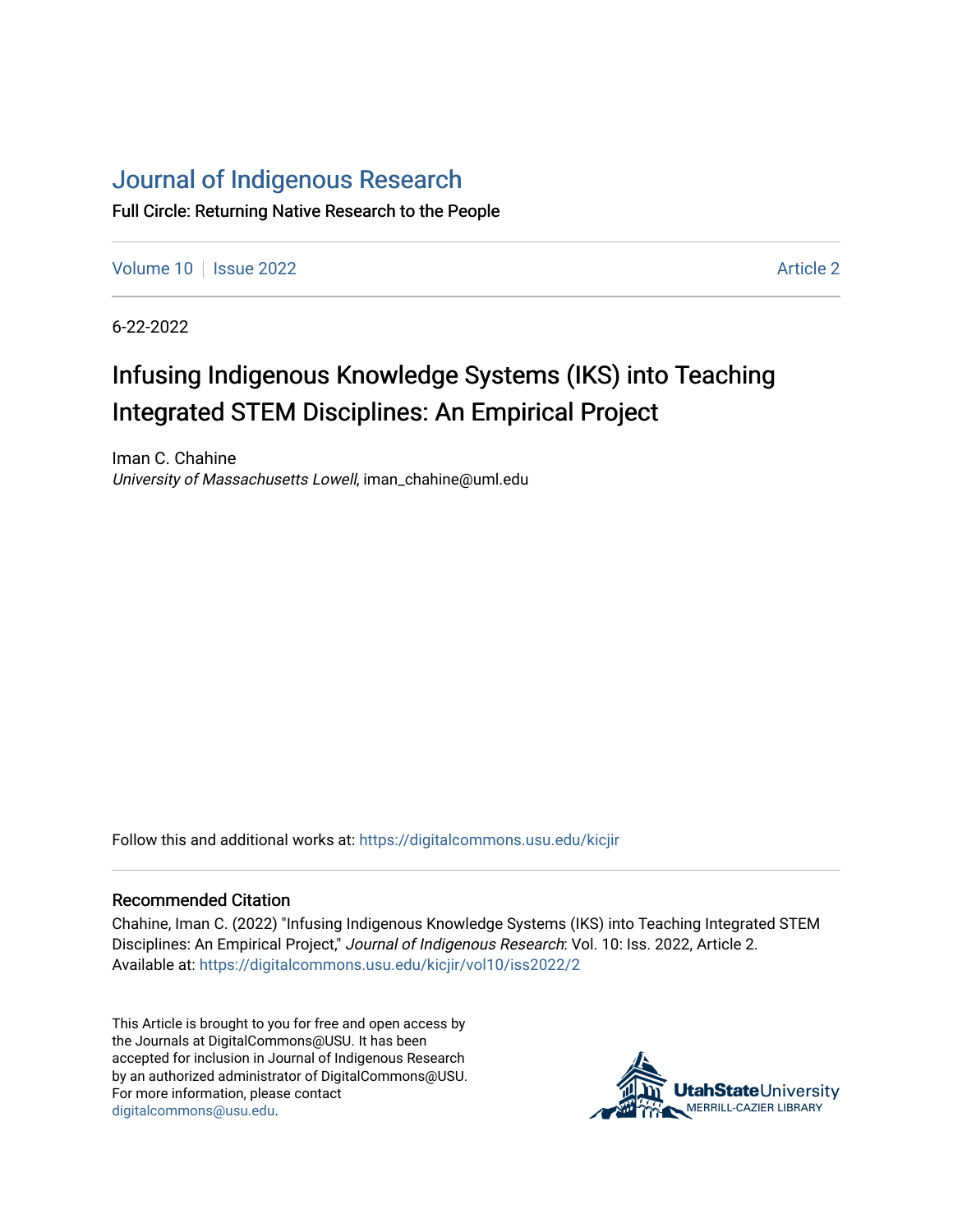# Infusing Indigenous Knowledge Systems (IKS) into Teaching Integrated STEM Disciplines: An Empirical Project

# Cover Page Footnote

This project was funded by a seed grant offered by the University of Massachusetts Lowell campus as part of an initiative to promote innovative multidisciplinary and interdisciplinary collaborative efforts leading to sustainable community-focused research and scholarship.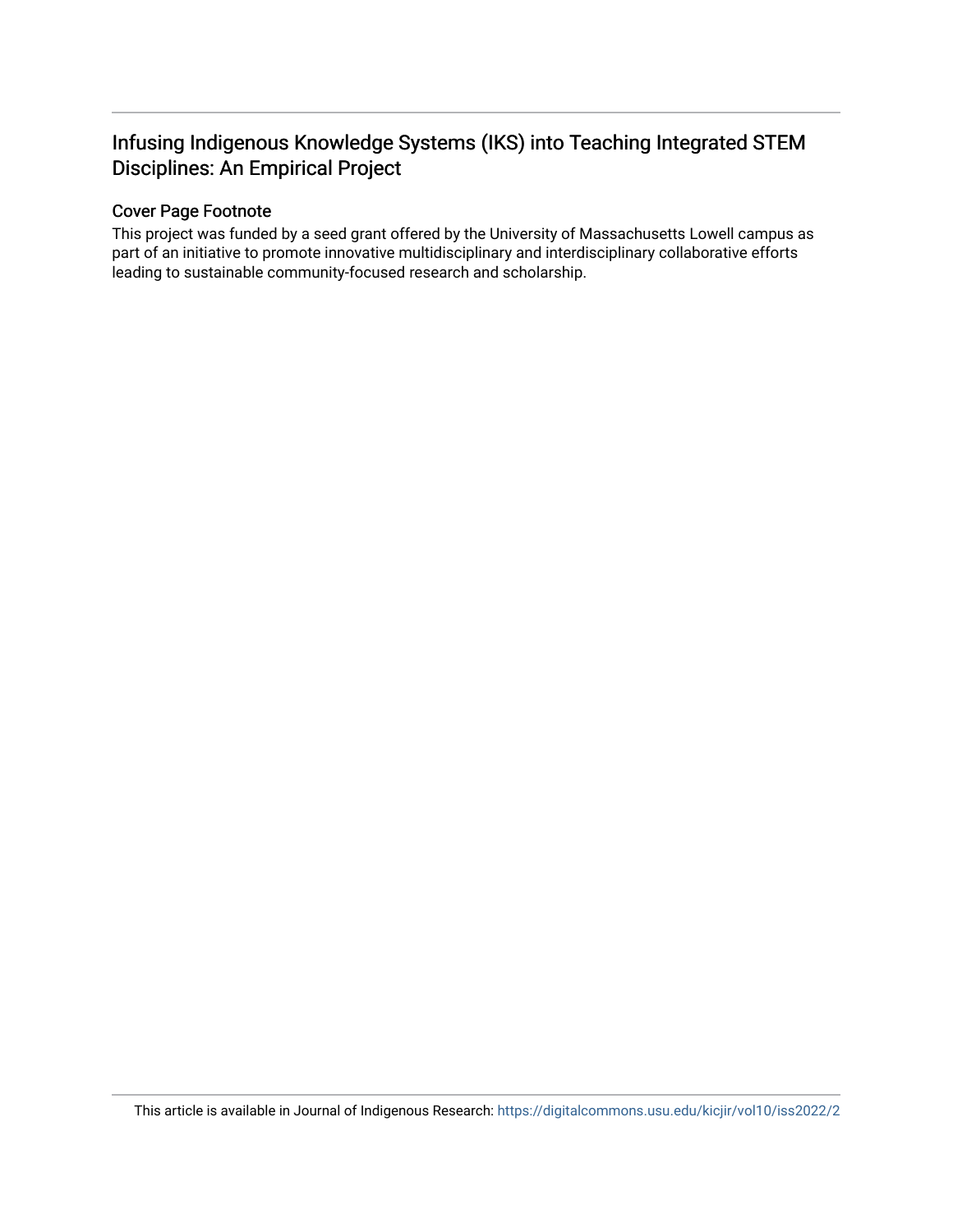## **Introduction**

In spring 2020, the world was struck with two invasive pandemics wreaking havoc on earth's soul and body: racism and corona virus disease (abbreviated as COVID-19**)**. On the heels of COVID 19 global health crisis, the ethnic and racial climate in the United States and the world became more ominous as demonstrations broke on the streets demanding justice against longstanding racial injustice, economic oppression, underdevelopment of communities, and many structural strains that built up pressure and tension over the years, and literally exploded. This populist revolt against xenophobia and systemic racism was manifest as the grievances of minoritized racial and ethnic groups remain unheeded, powers unchanged and it gets to the point where people have very little to lose. The question then arose, what is it that prompts people to take to the streets and to literally put their lives at risk in the middle of a pandemic?

Disparities in economic and educational opportunities for *All* have a complex and contested history worldwide. Particularly in the United States, the misconceived notions of cultures and identities of ethnic groups have resulted in a "divide that exists between many educational institutions and the students they are supposed to serve" (Paris & Alim, 2017, p. 95). Such hiatus only continues to grow because students are continuously reminded that their identities are not affirmed and their cultural capitals are not recognized. Payne (2013) cogently argues that the cultural deficit paradigm casts a long shadow on education through an irrelevant curriculum that is silencing students' voices and excluding their backgrounds, experiences, and lives. In this apocalyptic climate, schools throughout the country were faced with an unprecedented challenge: continue to teach the nation's K–12 students without having them physically present in the classroom. Never before have such drastic and widespread changes to re-imagine education been required, and never before have the enervated realities of underserved and marginalized communities been so conspicuous. Recognizing the essential need to prepare a scientifically literate populace that can understand data and be able to critically weigh

evidence to address grand world challenges, an emergence of outpouring interest has been Published by DigitalCommons@USU, 2022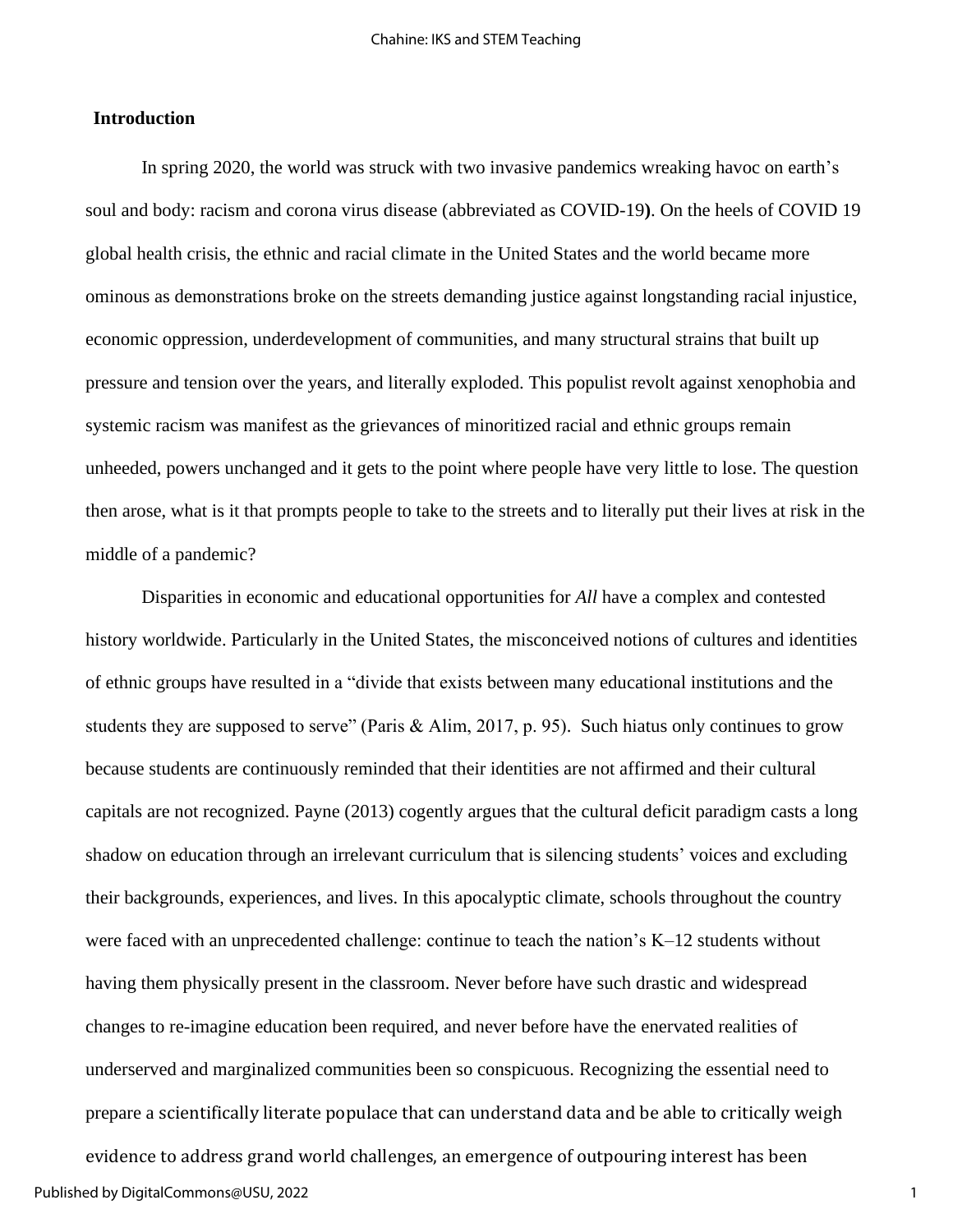focused on resilience and knowledge of indigenous peoples as custodians of about 80% of the world's biodiversity making them crucial partners to build a post-COVID -19 era (IFDA, 2020).

Indigenous KnowledgeSystems (IKS) has been recently established by the international world organizations as a top global priority for empowering traditional and local communities in their striving efforts towards prosperous and sustainable development (Kapoor & Shizha, 2010). However, despite its highly proclaimed importance and sound pedigree of recognition for strengthening native communities' preservation of social and traditional capitals towards more independence (Chahine, 2011), no clear effort has been cited that describes the contributions of indigenous cultures to the mainstream knowledge and epistemologies, particularly Southeast Asian and African communities. Nonetheless, several seminal pedagogical and curricular approaches resisting deficit thinking repositioned the cultural practices of ethnic communities as a first step towards finding a possible solution to address those issues and concerns. Such *difference* pedagogies include, funds of knowledge (Moll & Gonzalez, 1994), culturally relevant pedagogy (Ladson-Billings, 1995), culturally responsive pedagogy (Cazden & Leggett, 1976; Gay, 2000), culturally appropriate (Alim, 2007), and culturally sustaining pedagogy (Paris, 2011).

In supporting students from diverse ethnic backgrounds to preserve and honor their cultural heritages, Ladson-Billings (1995) called for "a culturally relevant pedagogy that would propose to do three things—produce students who can achieve academically, produce students who demonstrate cultural competence, and develop students who can both understand and critique the existing social order" (p. 474). In contemplating Ladson-Billings' third call, Paris (2012) pondered: "We must ask ourselves if the research and practice being produced under the umbrella of cultural relevance and responsiveness is, indeed, ensuring maintenance of the languages and cultures of African American, Latina/o, Indigenous American, Asian American, Pacific Islander American, and other longstanding and newcomer communities in our classrooms" (p. 94). He further questioned the applicability and pertinence of the terms "relevant" and "responsive" in describing our aspirations for a transformative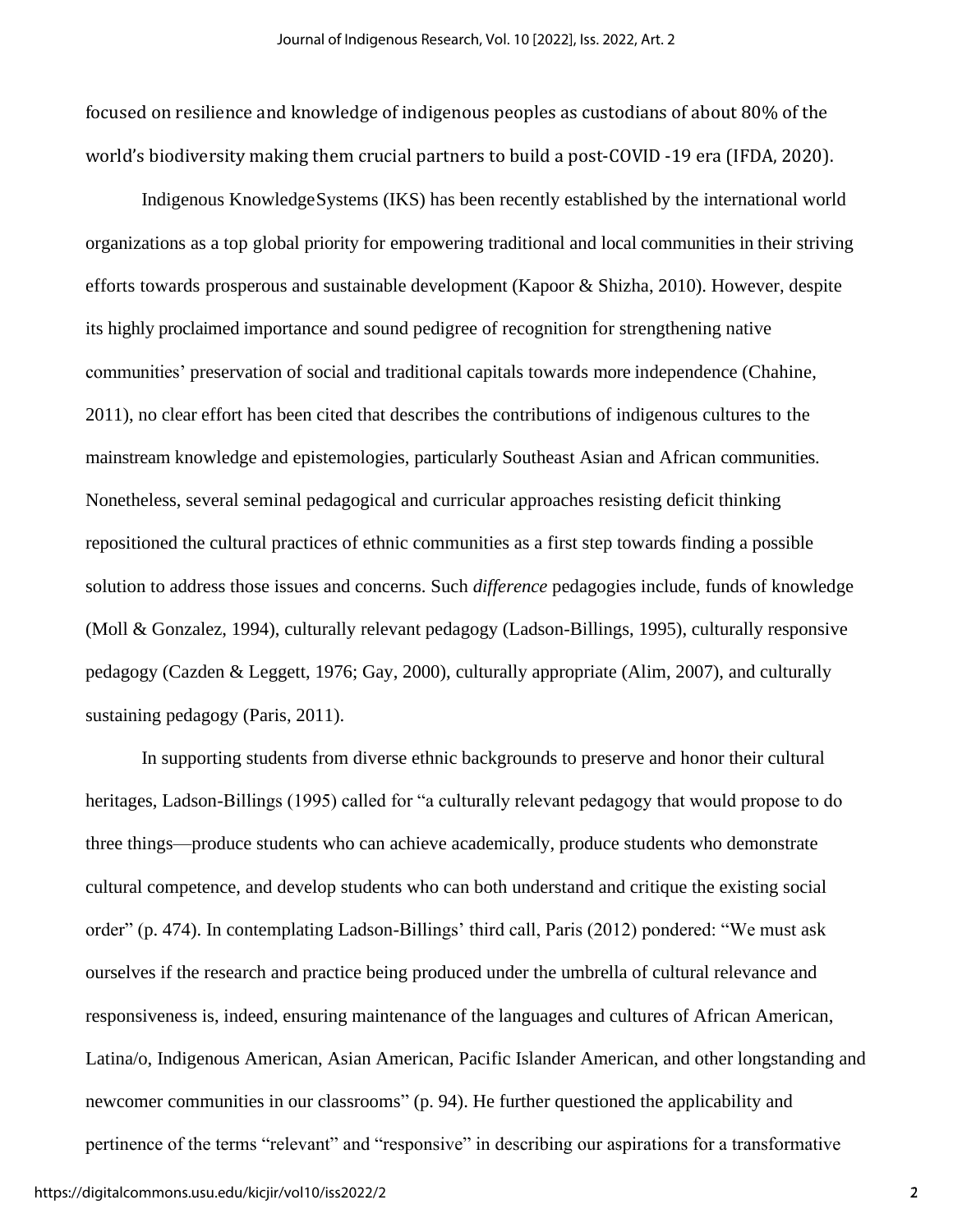learning in a multiethnic society. Paris (2012) avers that "The term *culturally sustaining* requires that our pedagogies be more than responsive of or relevant to the cultural experiences and practices of young people—it requires that they support young people in sustaining the cultural and linguistic competence of their communities while simultaneously offering access to dominant cultural competence. Culturally sustaining pedagogy, then, has as its explicit goal supporting multilingualism and multiculturalism in practice and perspective for students and teachers. That is, culturally sustaining pedagogy seeks to perpetuate and foster—to sustain—linguistic, literate, and cultural pluralism as part of the democratic project of schooling" (p. 95).

While there is ample support in the literature on the effectiveness of school-based culturally relevant interventions as potential opportunities to provide meaningful contexts for learning, empirical evidence is critically lacking, particularly in STEM classrooms. In examining 179 peer-reviewed empirical studies related to culturally responsive teaching practices in K-12 schools between 1998-2014, [Bottiani,](https://journals.sagepub.com/doi/full/10.1177/0022487117722553) [Larson,](https://journals.sagepub.com/doi/full/10.1177/0022487117722553) [Debnam,](https://journals.sagepub.com/doi/full/10.1177/0022487117722553) [Bischoff,](https://journals.sagepub.com/doi/full/10.1177/0022487117722553) and [Bradshaw](https://journals.sagepub.com/doi/full/10.1177/0022487117722553) (2018) found two studies that measured the impact of interventions on student outcomes and eight studies that assessed the benefits with respect to teacher outcomes. However, none of those ten studies established a causal relationship between implementation of the intervention and teacher or student outcomes. More importantly, none of those empirical studies employed rigorous research design features to warrant inclusion under evidence-based interventions in the inventory of What Works Clearinghouse (WWC). Hence, the research project presented in this paper becomes timely and needed.

Historically, it has been generally known that Africa constitutes the cradle of mathematical and scientific thought (Gerdes, 2000). More recently, archaeological evidence collected from different cultures has unearthed numerous indigenous technologies that inherently embody specific scientific and mathematical structures, such as number systems, folk games and puzzles, kinship relations, divination systems, and symmetric strip architecture (Chahine, 2020). Building on the ingenuity of numerous indigenous cultures, such as Southeast Asian and African cultures, research has provided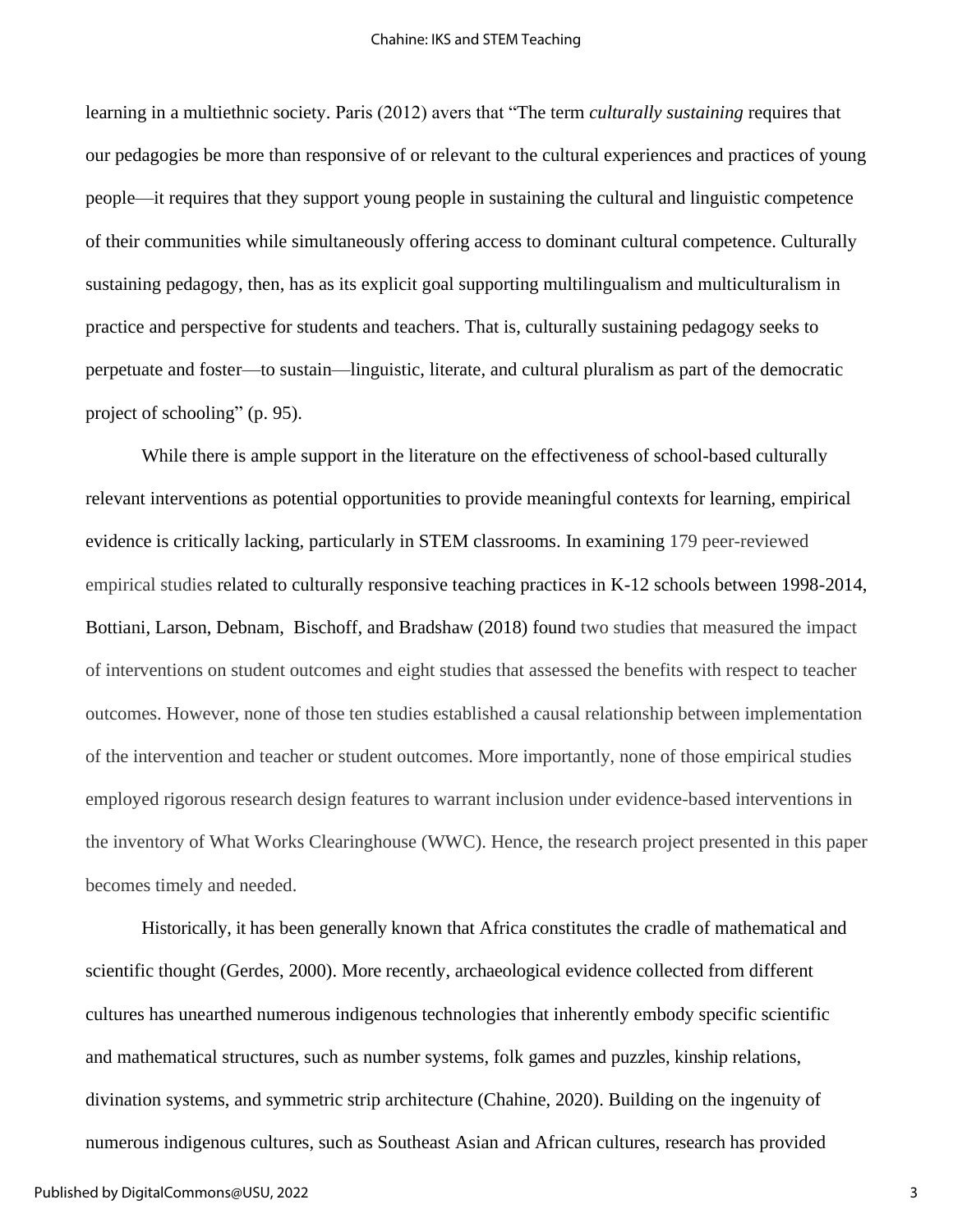some opportunities to various uses of materials, which represent invaluable clues to cultural connections and continuities through space and time. Besides the more obvious advantages concerning the possibility of providing a better understanding of tools and resources that civilizations employ, culturally relevant materials encompass keys to concepts, which are at the heart of higher-order mathematical and scientific notions. This seed project calls on educators to build on students' cultural experiences they bring from their homes and communities to support unconventional ways to teaching STEM subjects.

# **Context**

The City of Lowell in Massachusetts is home to a diverse population composed of around 49 % White residents, 21% Asian residents, 19.4% Hispanic residents, Black residents 7.3%, and other residents (2.1%) (2013-2017 American Community Survey). Compared to other places in Massachusetts, Lowell has a relatively high number of Southeast Asian ethnicgroups including Khmer, Cambodian, and Laotian. The demographic landscape of the city of Lowell is squarely reflected in the enrollment profile of its public schools. As per the ethnic composition of the student enrollment data in Lowell Public Schools(LPS), the 2017-2018 demographic statistics issued by Massachusetts Department of Elementary and Secondary Education(DESE) noted that the highest enrollment rate is for Asians (31.7%), and the third highest percent after Whites (28.9%), and Hispanics (25.3%) is Blacks or African Americans (11.4%). More importantly and per reports from DESE, the 2017 School and District profiles shows LPS as a high-needs district that serves 73% students of color, 71% students of high –needs and almost 60% economically disadvantaged children based upon their families' enrollment in federal and state assistance programs. For the past several years, LPS have shown troubling scores on student achievement, college and career readiness, student attendance, and school climate measures. For example, according to 2017 Massachusetts School Report Card, only 28% of high school students completed a rigorous course of study compared to 77% in the State of Massachusetts(MA). Also, in

2017 the district has a documented high school suspension rate of 14% compared to only 3% in the state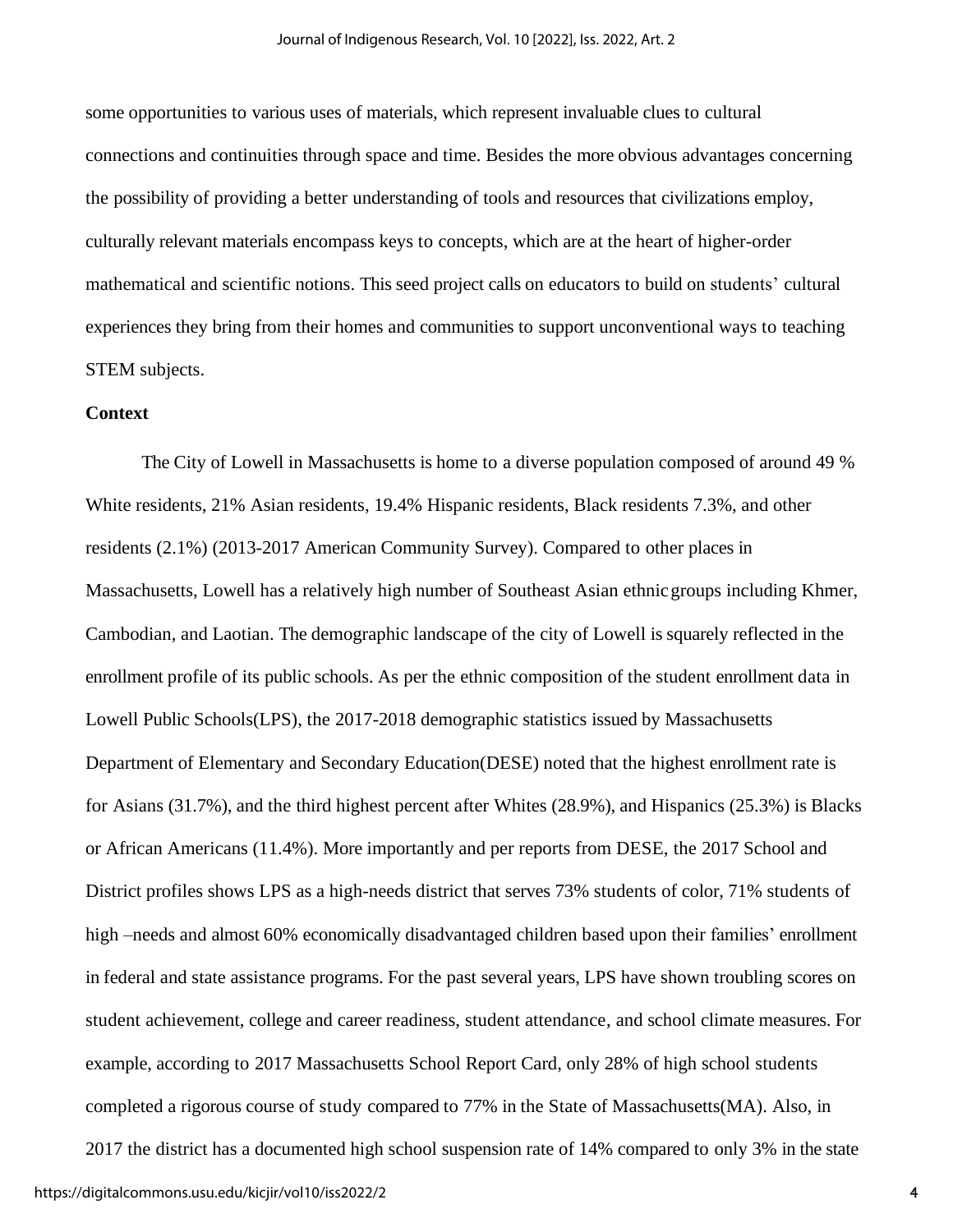of Massachusetts. Furthermore, and as per 2018 DESE Accountability Reports, the district has been classified as requiring assistance or intervention and in need of focused/targeted support particularly with respect to subgroup performance and low participation rate.

In light of the increasingly diverse demographics that thrive in LPS today and the pressing need to support student success, particularly in STEM subjects, there is an unprecedented need to introduce mathematical and scientific ideas that resonate with students' diverse ethnic backgrounds and multidimensional cultural experiences. Additionally, in teacher education courses, there is an intentional focus on valorizing the use of community-based, culturally-oriented learning experiences that promote cultural awareness and global engagement. Our charge in this project is to support learning and appreciation of scientific knowledge by immersing learners in culturally relevant practices that stimulate, enhance, and extend their thinking beyond the confines of the classroom. As STEM educators, we argue that STEM ideas manifest itself differently in different social or cultural contexts, hence engaging our diverse student population in culturally responsive, inclusive curricula could provide essential relevant experiences that support meaningful learning.

## **Project Goals and Objectives**

This 2-prong research project aimed at designing multimedia technologies and establishing and researching professional development institutes for integrating Southeast Asian and African cultural practices in the teaching of mathematics and sciences in Lowell Public Schools. The project dovetailed two components: the establishment of a multi-institution, cross-country research partnership and a professional development institute. The research strategic partnership included faculty from the College of Education (COE) and the Southeast Asian Digital Archive (SEADA) at UMASS Lowell, the Mathematics and Statistics Department at Georgia State University(GSU), the Self Directed Learning(SDL) Research Focus Unit at North West University in South Africa, the African Community Center in Lowell (ACCL) and Lowell Public Schools(LPS) (See Figure 1).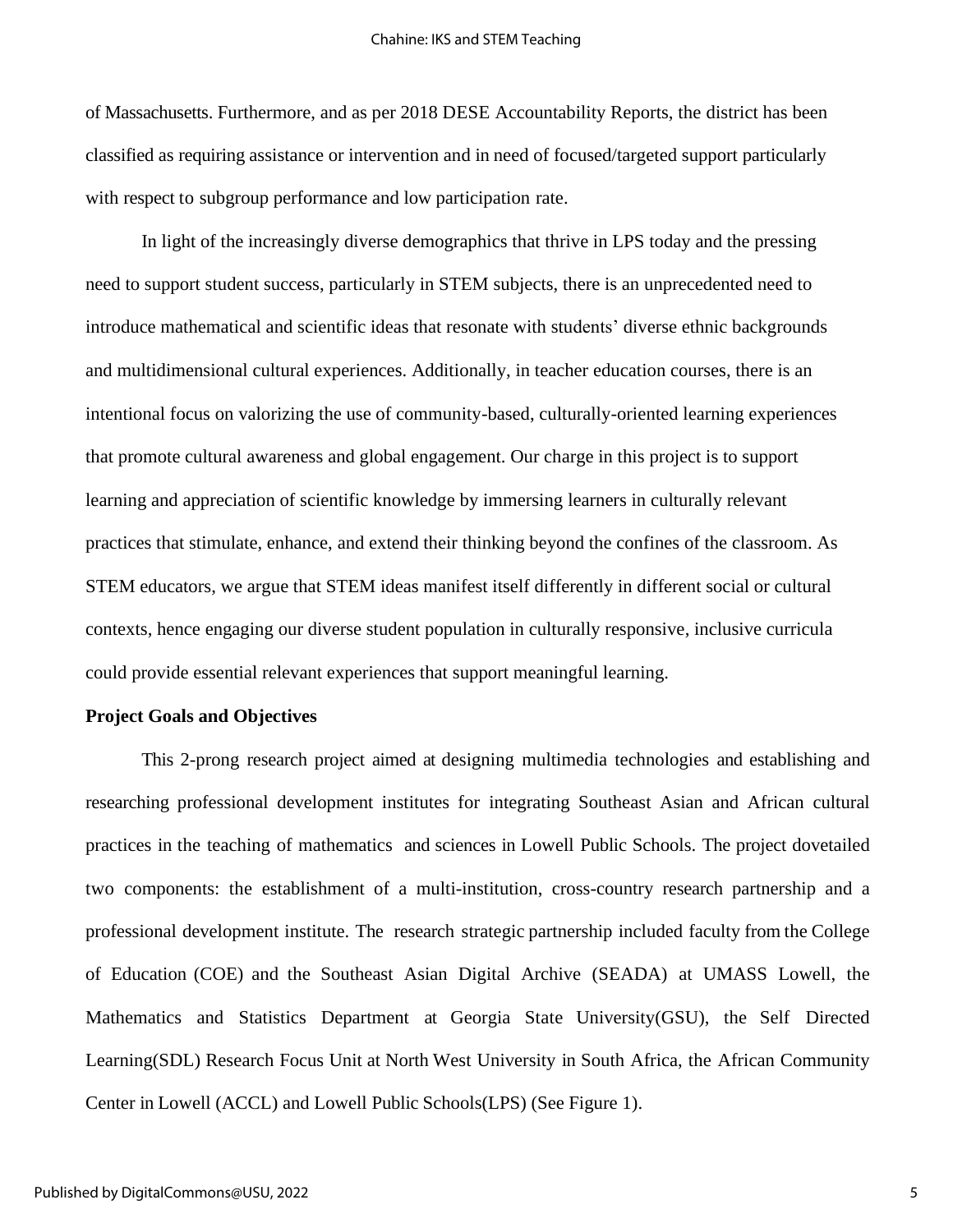



The overarching goal of this partnership to research and develop digital, online multimedia instructional resources and interactive materials to be used in teacher certification courses and summer institutes to train teachers to use culturally relevant modules in STEM subjects across collaborating institutions and beyond.

The professional development component of the project involved a series of summer institutes beginning with a pilot in summer 2019 training 20-30 high school mathematics and science teachers from LPS to incorporate indigenous knowledge practices using Ethno-STEM pedagogy in their classroom instruction. The main objectives of the training are to: 1) strengthen teachers' problem solving skills using hands-on activities inspired from numerous cultural practices, and 2) provide teachers with opportunities to develop awareness and appreciation of the complex dynamics that instigate the emergence of mathematical and scientific tools in real life settings. The ultimate goal of the training is to offer STEM teachers opportunities to engage in exploring mathematical and scientific ideas embedded in everyday contexts and in ways that are different from what they see in typical textbooks. During training, teachers were expected to engage in guided discussions focused on developing curricular material and lesson plans to foster their students' ethno-modeling skills in mathematics and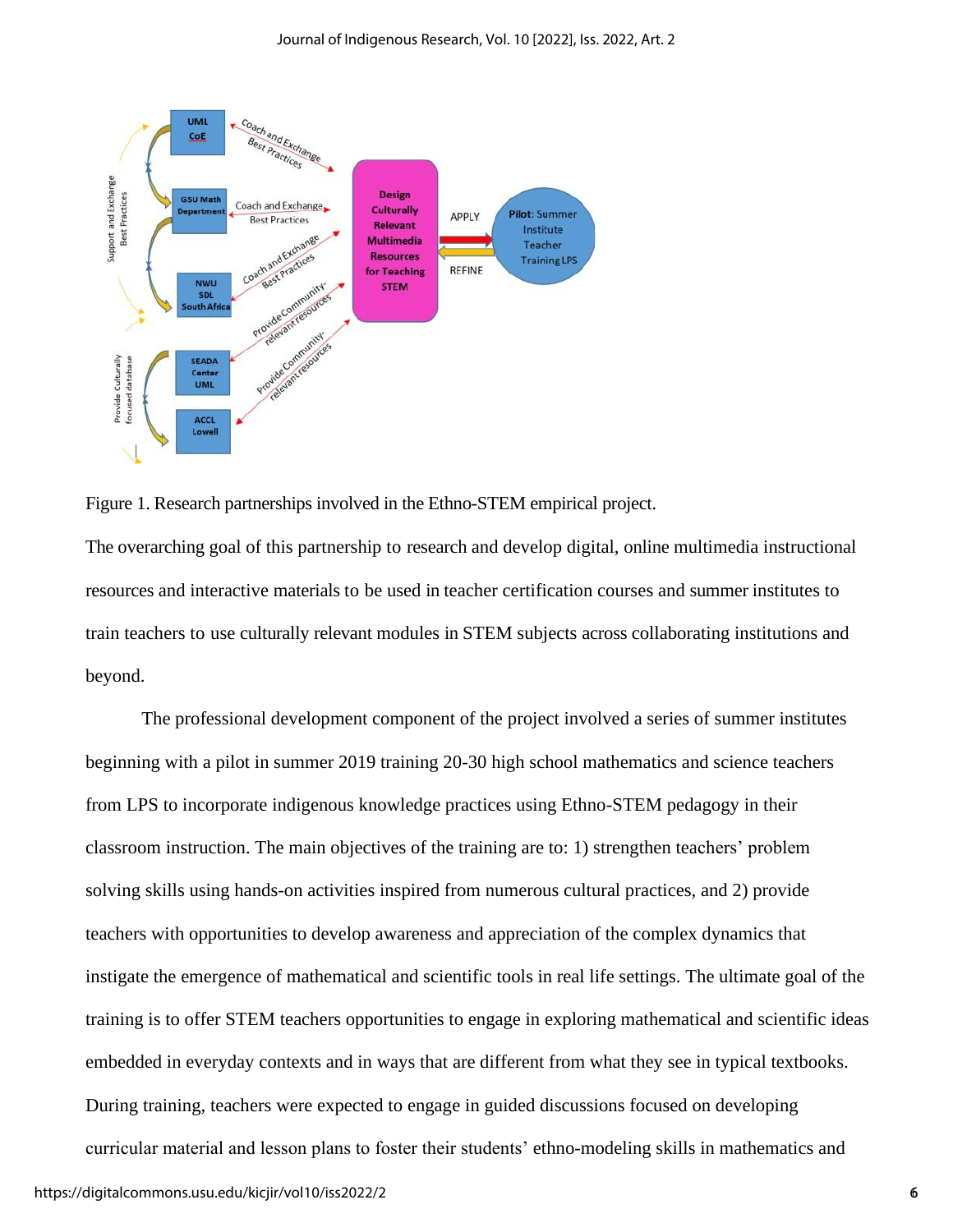science inspired from several authentic cultural practices including architecture, musical rhythms, indigenous games, kinship relations, arts, and other topics. It was expected that participating teachers will be trained in teaching mathematical modeling of cultural practices using human-values based approaches. The underlying premise of this research project is that employing a culturally sustainable pedagogy in teaching STEM subjects provides teachers with opportunities to strengthen their teaching practice by engaging in investigations to build new knowledge, acquire critical problem solving skills, and improve their efficacy toward STEM disciplines. The fundamental goal of the project is to sensitize teachers to the need to reimagine a more comprehensive, critical and collaborative commitment to community-based STEM Education.

The research component examined the hypothesis that as a result of being immersed in indigenous practices using an ethno-STEM pedagogy supported by appropriate resources for teaching, teachers will cultivate an "enhanced" sense of teaching-efficacy in incorporating cultural practices in their classrooms. Furthermore, it was anticipated from this research project that teachers will develop an awareness of and appreciation for culturally relevant education aimed at investigating and understanding the physical world thereby honoring diversity and promoting respect for cultural heritages. A critical implication of being immersed in ethno-STEM practices was to encourage teachers to be mindful of the fact that children from diverse backgrounds havedifferent modes of thinking and therefore ensuring genuine, personalized, and inclusive opportunities for progress in STEM disciplines is paramount.

## **Project Design and Methodology**

An integrated component of the project involves the design of culturally relevant multimedia resources including graphics, podcasts, and videos to support teachers in teaching STEM subjects. The research focus of the pilot examined the experiences of LPS teachers as they engage in learning ethno-STEM practices using value based culturally-relevant pedagogy and the impact of their participation on their teaching efficacy. The research project employed an exploratory, case study design with qualitative and quantitative techniques. A case study was chosen to examine the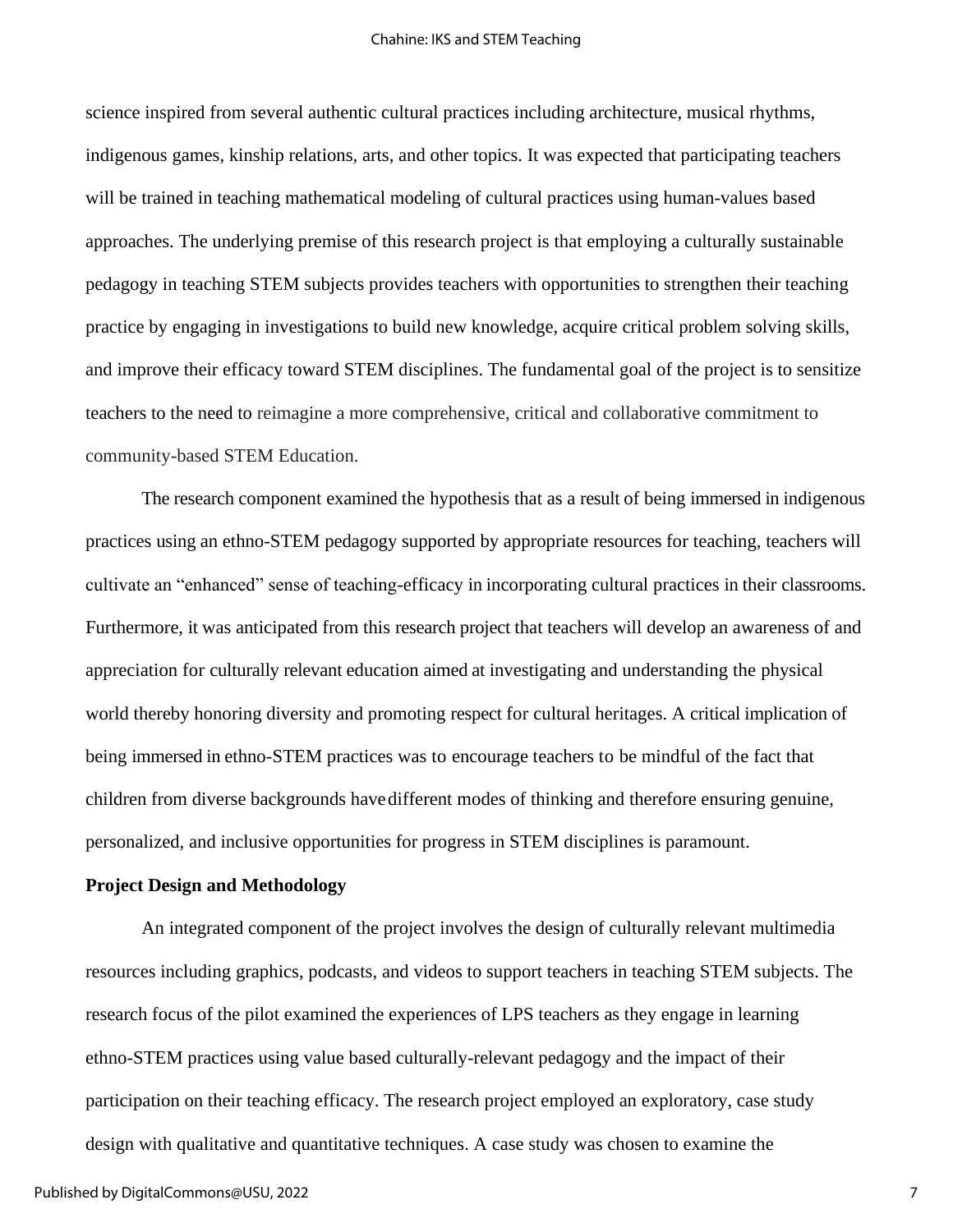phenomenon in depth and in its real-world context in order to explain how or why some conditions came to be (Yin, 2014).

The sample of the pilot comprised of 20-30 high school mathematics and science teachers from Lowell Public Schools. Subsequently, a qualitative sample of 8-10 teachers was purposefully selected from the quantitative sample using stratified sampling based on gender and ethnicity. Data was triangulated from multiple sources including Pre/Post Teaching Efficacy Belief Instrument (TEBI) (Enoch, Smith, & Huinker, 2000), demographic survey, interviews, observation logs, and artifact collection. At the beginning of teacher training, pre TEBI was administered to obtain initial rating of teachers' self-efficacy before engaging in the research program. At the end of the training and school visits, a post TEBI was conducted to examine whether experiences using culturally relevant resources encountered during the summer institute have influenced teachers' beliefs about their efficacy to teach multicultural mathematics and science to their students. Observations were focused on the qualitative sample during implementation of the lesson plans and semi-structured interviews were conducted to explore the range of teachers' perspectives, beliefs, and ideas related to their teaching efficacy and confidence levels. Artifacts such as lesson plans, ethno-STEM modeling projects and teaching resources that teachers create were also collected for analysis andreflections. The research team visited teachers in their schools to provide support and monitor progress.

## **Project Initial Impact**

The innovativeness of this research pilot lies in its potential to serve as an exemplar for the creation of culturally-relevant STEM environments and multimedia resources that could positively impact underserved youth's career decisions to engage in learning about sciences and teacher's strategies for teaching STEM. The study is now at the initial stages of analyzing data collected during the course of the project. The anticipated outcome of the project is to provide evidence supporting the role of culturally and historically responsive practices relevant to cities with high immigrant population, in promoting a more STEM literate society by fostering educational and research partnerships between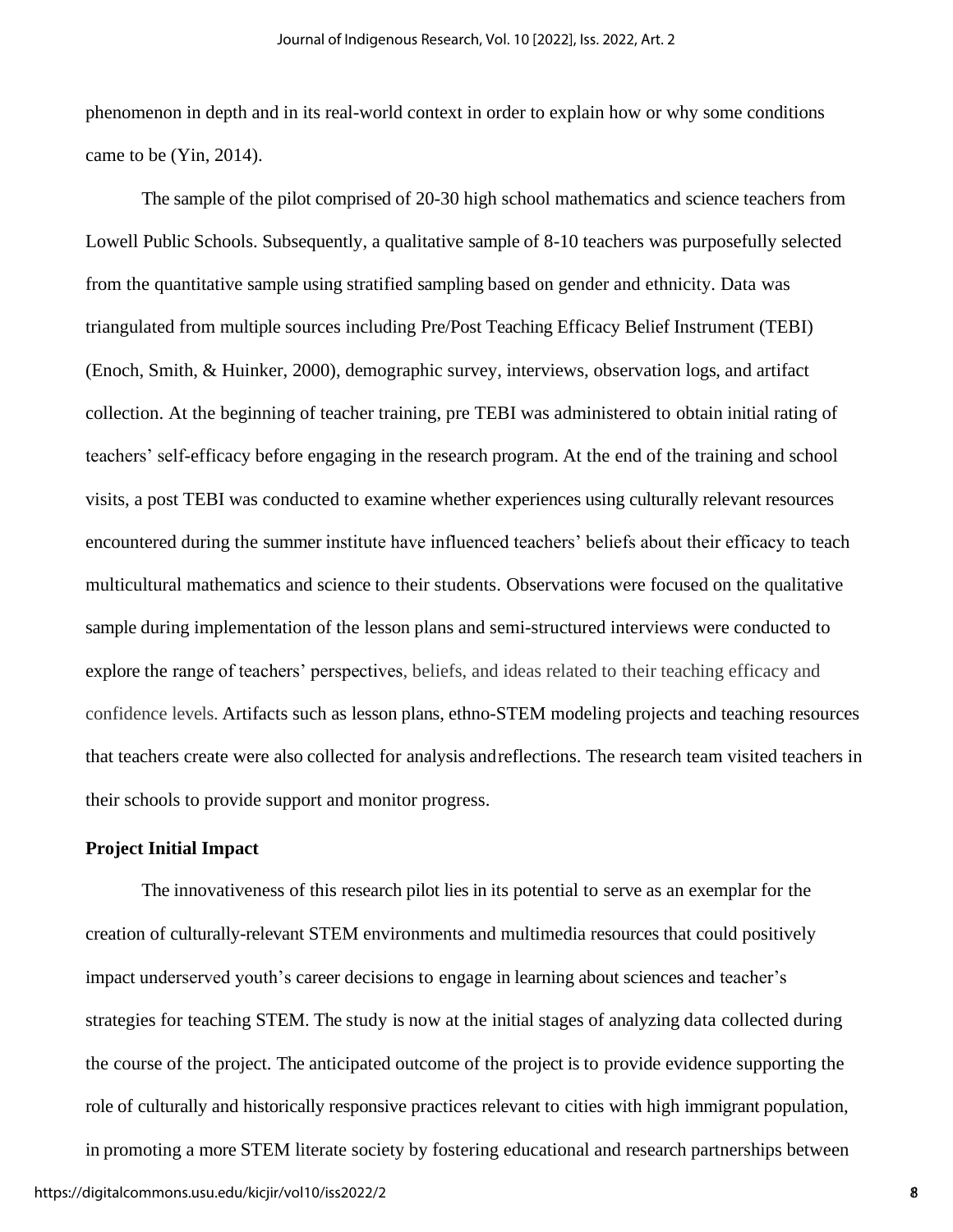science-rich institutions (UMASS Lowell, GSU, NWU), community research center (SEADA, ACCL) and local communities(LPS). The project's multi-institutional and cross-country partnership is based on the belief that STEM Education is a civil right, hence the project aimed at capacitating teacher educators with tangible approaches to center issues of access, equity and inclusivity in their teaching and support creativity, confidence and drive in our diverse student population and to foster a positive image of themselves as science learners, developing a commitment to science and seeking meaningful life directions. Preserving cultural industries through science can have huge benefits to society (Chahine, 2020). This pilot is capable of being a truly transformational project.

The importance/magnitude of results and outcomes likely to be attained by our proposed project fall into 3 categories: numbers of teachers and students impacted; what the attained outcomes would really mean for diverse high needs students' success in STEM subjects; and the extent to which study results obtained would determine the effectiveness of this model and allow others to replicate. As a pilot, the project recruited and trained 20-30 STEM teachers in high-need schools and delivered seminars to experienced educators and parents, including school principals, STEM coordinators, instructional coaches to engage in a dialogue on the role of integrating culturally relevant teaching and the resources needed to support student learning, particularly in the STEM classrooms. It is envisioned that the multimodal ethno-STEM resources produced through historical and archeological evidence with the support of our partnering local centers (SEADA & ACCL) and the guidance of SDL Research Unit in NWU in South Africa have the potential to make a seismic shift in the way STEM subjects are taught. This in turn will impact the way we design our teacher certification courses for pre-service teachers and the way hundreds of STEM in-service teachers deliver instruction each year, resulting in positive impacts for thousands of K-12 students over the project period and beyond.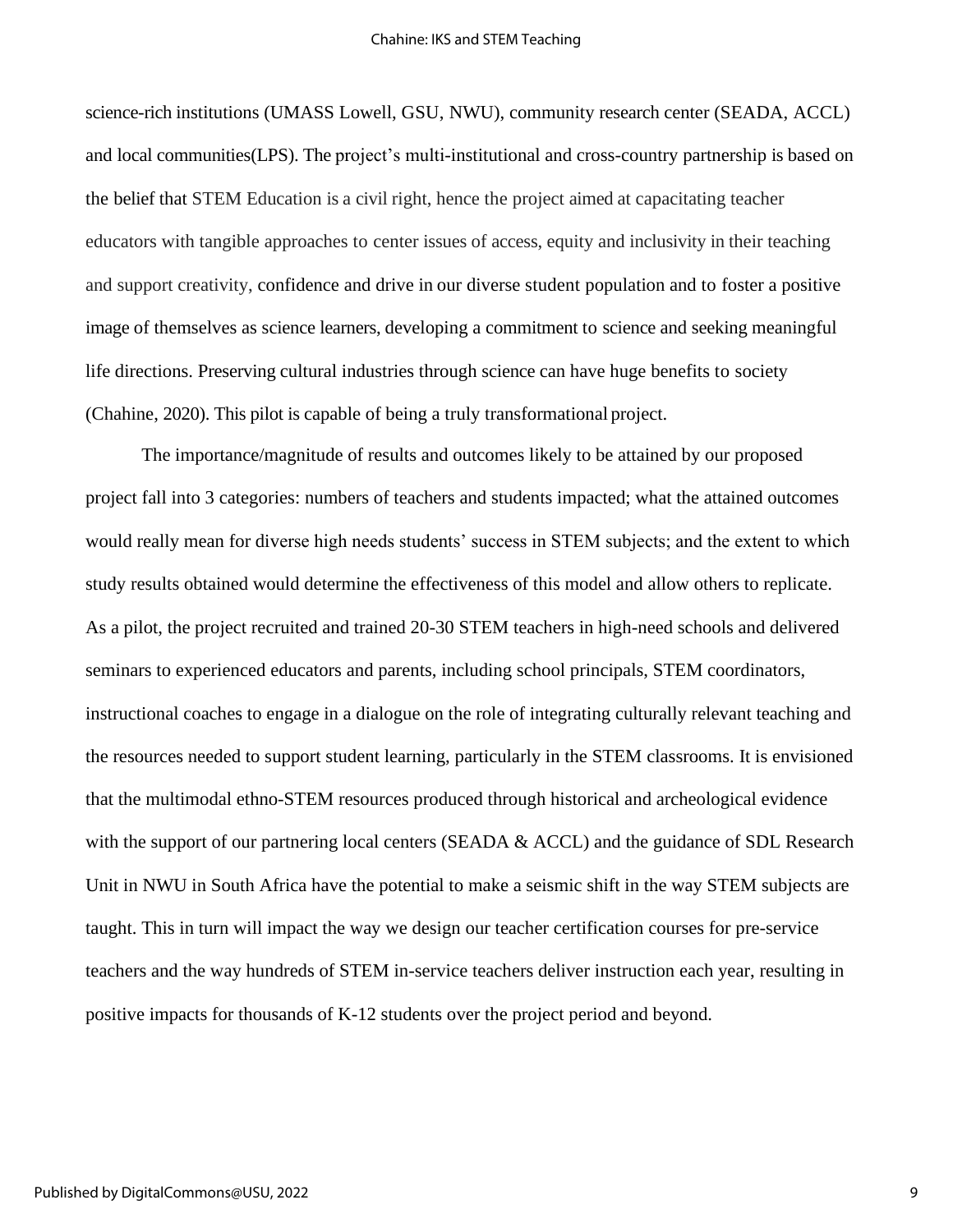#### **References**

- Alim, H. S. (2007). Critical Hip-Hop language pedagogies: Combat, consciousness, and the cultural politics of communication. *Journal of Language, Identity & Education*, *6*(2), 161-176.
- [Bottiani,](https://journals.sagepub.com/doi/full/10.1177/0022487117722553) J.H, [Larson,](https://journals.sagepub.com/doi/full/10.1177/0022487117722553) K.E., [Debnam,](https://journals.sagepub.com/doi/full/10.1177/0022487117722553) K.J., [Bischoff,](https://journals.sagepub.com/doi/full/10.1177/0022487117722553) C., & [Bradshaw,](https://journals.sagepub.com/doi/full/10.1177/0022487117722553) C. (2018). Promoting educators' use of culturally responsive practices: A systematic review of inservice interventions. *Journal of Teacher Education, 69*(4), 367-385.
- Cazden, C., & Leggett, E. (1976). Culturally responsive education: A discussion of LAU remedies, II. Prepared for the U.S. Department of Health, Education, and Welfare. National Institute of Education.
- Chahine, I.C. (2011). Beyond Eurocentrism: Situating ethnomathematics within the history of mathematics narrative. *International Journal for Studies in Mathematics Education, 4*(2), *35-48.*
- Chahine, I.C. (2020). Towards African *Humanicity*: Re-mythogolizing *ubuntu* through reflections on the ethnomathematics of African cultures. *Critical Studies in Teaching and Learning (CriSTal), 8*(2), 95-111. https://doi.org/ 10.14426/cristal.v8i2.251
- Enochs, L. G., Smith, P. L., & Huinker, D. (2000). Establishing factorial validity of the mathematics teaching efficacy beliefs instrument. *School Science and Mathematics*, *100*(4), 194-202.

Gay, G. (2000). *Culturally responsive teaching theory, research, and practice*. Teachers College Record.

Gerdes, P. (2000). *Geometry from Africa*. Mathematical and Educational Explorations, MAA.

- International Fund for Agricultural Development (IFDA) (2020). Partnering with indigenous peoples: Leveraging their knowledge to achieve the SDGs by 2030 while recognizing the challenge to address the outbreak of COVID-19*.* https://www.ifad.org/en/web/latest/newsdetail/asset/42001666
- Kapoor, D., & Shizha, E. (2010). *Indigenous knowledge and learning in Asia/Pacific and Africa.* Palgrave Macmillan.